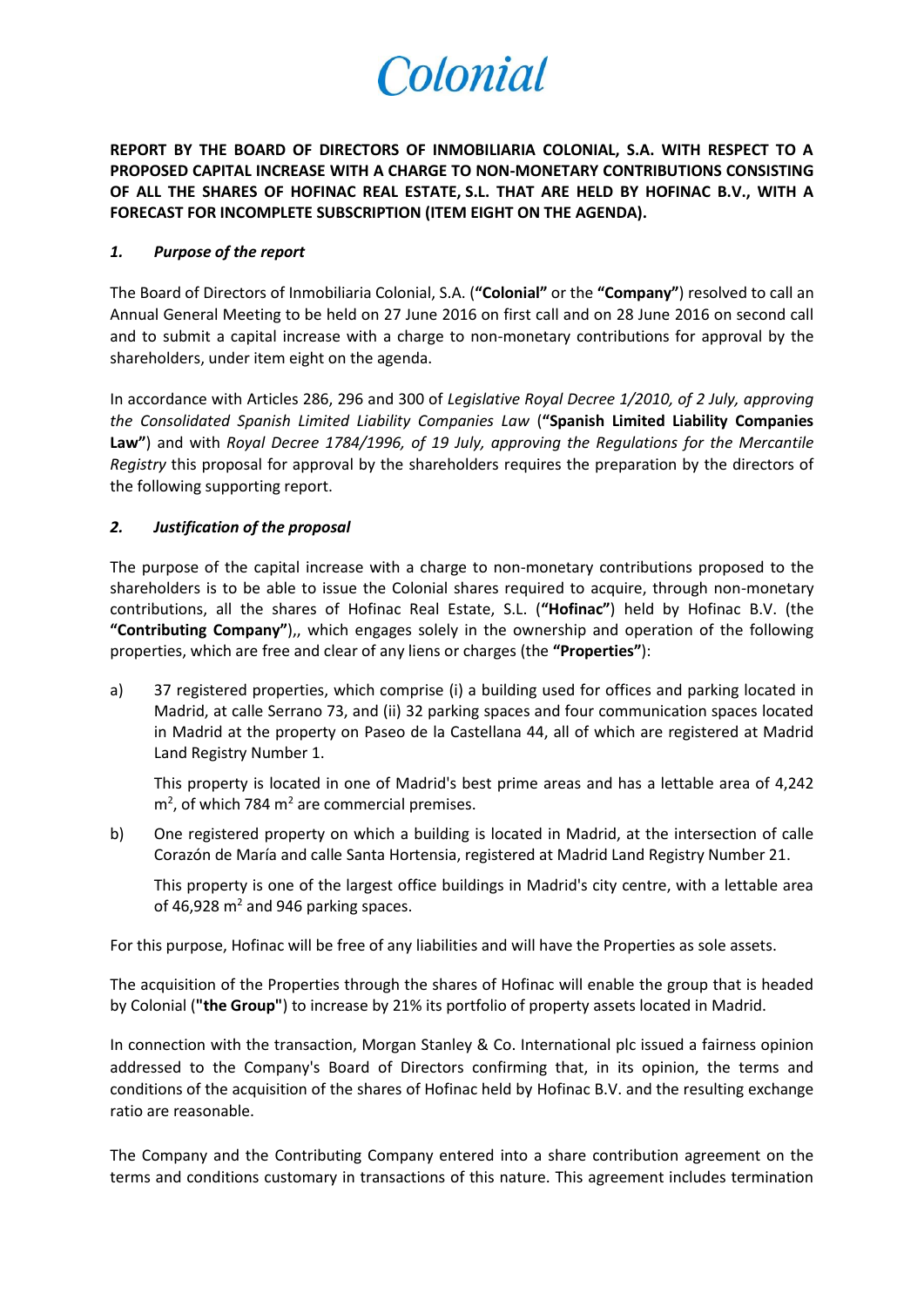

clauses for either of the parties in the event of a change of control or force majeure event, including, inter alia, the event that over the period from 20 to 27 June 2016, inclusive, the IBEX 35 index closes, on any of the trading sessions in this period, at 7,500 points or lower. Also, it is provided that the Contributing Company may terminate the agreement, subject to certain conditions, should sales be made by Colonial's significant shareholders represented on Colonial's Board of Directors in the seven days prior to the date on which the Annual General Meeting is held.

The purpose of this capital increase with a charge to non-monetary contributions is mainly to pay, in Colonial shares, Hofinac B.V. for its shares in Hofinac, which has expressed its desire to become a stable shareholder of the Company. In this regard, the Contributing Company undertakes not to dispose of the shares received for a period of 90 calendar days.

## *3. Description of the planned contribution. Identification of the Contributing Company*

The planned contribution consists of 24,943,470 shares of Hofinac, numbered sequentially from 1 to 24,943,470, inclusive, and free and clear of any liens and charges, representing all the share capital.

Hofinac is a Spanish company belonging to the group headed by Finaccess Capital, S.A. de C.V., incorporated on 15 September 2000 under the name of Gic Real Estate España, S.L. before the Notary of Madrid Mr José Aristónico García Sánchez, under number 2703 of his protocol, with registered address at Torre Picasso, Plaza de Pablo Ruiz Picasso 1, registered at the Madrid Mercantile Registry in volume 15,813, folio 101, sheet number M–266.935 and bearing employer identification number B–82759242, which engages in the purchase and sale, ownership, lease and administration of all manner of properties.

The purpose of the capital increase covered in this resolution is to issue new shares, in consideration for the contribution, that will be delivered exclusively to Hofinac B.V., a Dutch company with tax identification number N0038152E, registered address in Amsterdam (the Netherlands) at Herengracht 466 (1017 CA) and registered at the Amsterdam Mercantile Registry with number 60439157.

## *4. Valuation of the planned contribution and criteria used*

For the purposes of calculating the value of the shares of Hofinac to be contributed, since its only assets are the Properties, which are described in section 2, an asset-based approach was used to value the assets, consisting of valuing the assets of a company estimated at a certain date and subtracting from them all the charges thereon and other borrowings and obligations that this company may have vis-à-vis third parties, following the recommendations of the EPRA (expected EPRA NAV).

In particular, the EPRA NAV, which is a method widely accepted by the international financial community, was taken into consideration in valuing Hofinac's assets.

In this regard, the property consultant Savills Consultores Inmobiliarios, S.A. issued in May 2016 an appraisal report on the Properties, which discloses a valuation for the property located at calle Serrano 73 of EUR 48,693,000 and EUR 155,633,000 for the property located at calle Santa Hortensia 26-28. Also, as noted above, in connection with the transaction, Morgan Stanley & Co. International plc issued a fairness opinion addressed to the Company's Board of Directors confirming that, in its opinion, the terms and conditions of the acquisition of the shares of Hofinac held by Hofinac B.V. and the resulting exchange ratio are reasonable.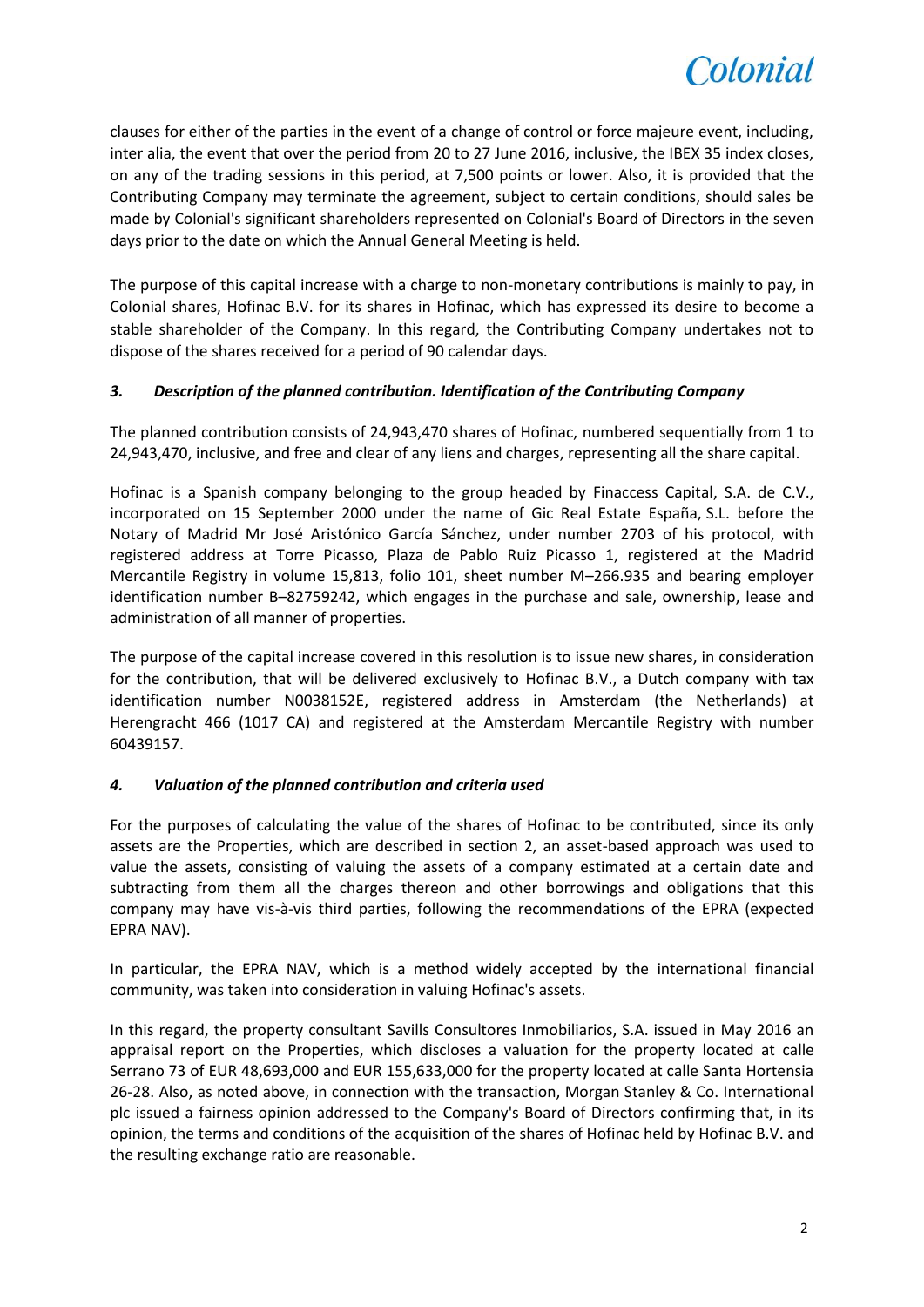

In view of this methodology and the reports received, and considering that Hofinac's sole assets are the aforementioned properties, the Board of Directors estimates that the value of the 24,943,470 shares of Hofinac representing all the share capital and which are subject to contribution amounts to EUR 202,000,001.00, equal to EUR 8.10 per share to be contributed.

The Board of Directors, based on the aforementioned criteria, considers that the valuation given to these shares is appropriate.

### *5. Number and par value of shares to be issued in consideration*

For the purposes of determining the number of Colonial shares to be delivered in consideration for the shares of Hofinac, various methods were taken into consideration, including the following: (i) the current market price and the market price of the most recent month and most recent quarter; (ii) the current consensus on Colonial's share price based on analyst reports; and (iii) other comparison methods such as the calculation of the expected NAV based on analyst reports and the comparable multiples method. The result of the various methods considered, in which the liquidity of Colonial's share on securities markets was taken into account, gives rise to a price of EUR 0.70 per share, which was adjusted by the dividend to be proposed to the shareholders at the Annual General Meeting since the dividend will be paid prior to execution of this resolution. For these purposes, in the aforementioned contribution agreement entered into between the Company and the Contributing Company the parties agreed that, irrespective of the date of execution of this resolution, the Contributing Company will not be entitled to receive dividends out of 2015 profit for the Colonial shares that it receives under this resolution.

Based on the valuation made of Colonial's shares and of the shares of Hofinac using the criteria described, it is proposed that the exchange ratio be 11.569 Colonial shares of EUR 0.25 par value each for each share of Hofinac.

Accordingly, it is proposed to issue a total of 288,571,430 new shares of EUR 0.25 par value and with a share premium of EUR 0.45 each, of the same class and series as those currently outstanding, which would be subscribed and paid in full by the Contributing Company through the contribution of 24,943,470 shares Hofinac, representing all the share capital, which it holds. Accordingly, the effective amount of the capital increase would be EUR 202,000,001.00.

The new shares will confer on their holders the same voting and dividend rights as the Company's currently outstanding shares from the date on which they are registered in their name in the related accounting records.

## *6. Amount of the capital increase*

In consideration for the planned contribution, it is proposed to increase share capital at Colonial by a nominal amount of EUR 72,142,857.50 through the issue of 288,571,430 new ordinary shares of EUR 0.25 par value each, of the same class and series as those currently outstanding.

The directors, based on the foregoing criteria, consider that the issue price is appropriate based on the market conditions at the date of this report.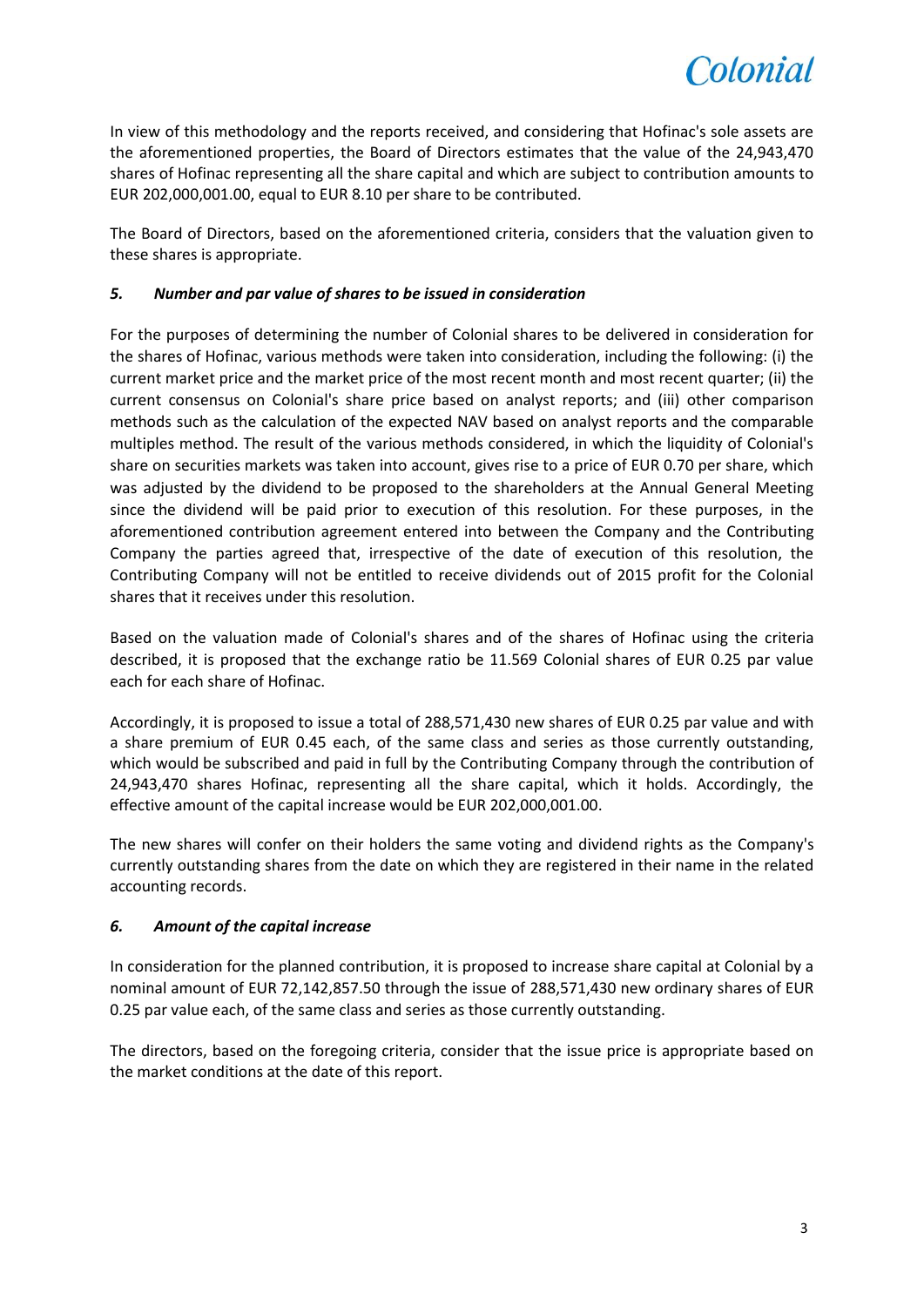

## *7. Amendment of Article 5 of the bylaws*

It is proposed to empower the Board of Directors to redraft the article in the bylaws relating to share capital based on the capital effectively subscribed and paid in consideration for the shares of Hofinac effectively contributed.

#### **8.** *Incomplete subscription*

In accordance with Article 311 of the Spanish Limited Liability Companies Law, the possibility of the incomplete subscription of the capital increase covered in this resolution is expressly provided for. Consequently, the capital increase (with the limit set forth herein) will be limited to the amount relating to the nominal amount of the new Colonial shares effectively subscribed and paid in consideration for the shares of Hofinac effectively contributed.

#### *9. Guarantees arranged*

No special guarantees have been arranged given the nature of the assets to be contributed. Notwithstanding the foregoing, there is a commitment on the part of Hofinac B.V. to contribute the shares referenced in section 3.

#### *10. Pre-emption rights*

Under Article 304 of the Spanish Limited Liability Companies Law and since the consideration consists of non-monetary contributions, the Company's shareholders will not have pre-emption rights to subscribe the shares to be issued pursuant to the capital increase with a charge to non-monetary contributions covered in the proposed resolution.

#### *11. Independent expert*

The Board of Directors requested that the Mercantile Registry appoint an independent expert to issue a report containing a description of the contribution and related valuation, expressing the criteria used and whether it corresponds to the par value and share premium of the shares issued as consideration for the purposes of Article 67 of the Spanish Limited Liability Companies Law.

In this regard, Ernst & Young was appointed as an independent expert, and the related report will be made available on an ongoing basis to shareholders through publication, at the time of the call notice of the Annual General Meeting and until such meeting is held, on the Company's corporate website [\(www.inmocolonial.com\)](http://www.inmocolonial.com/).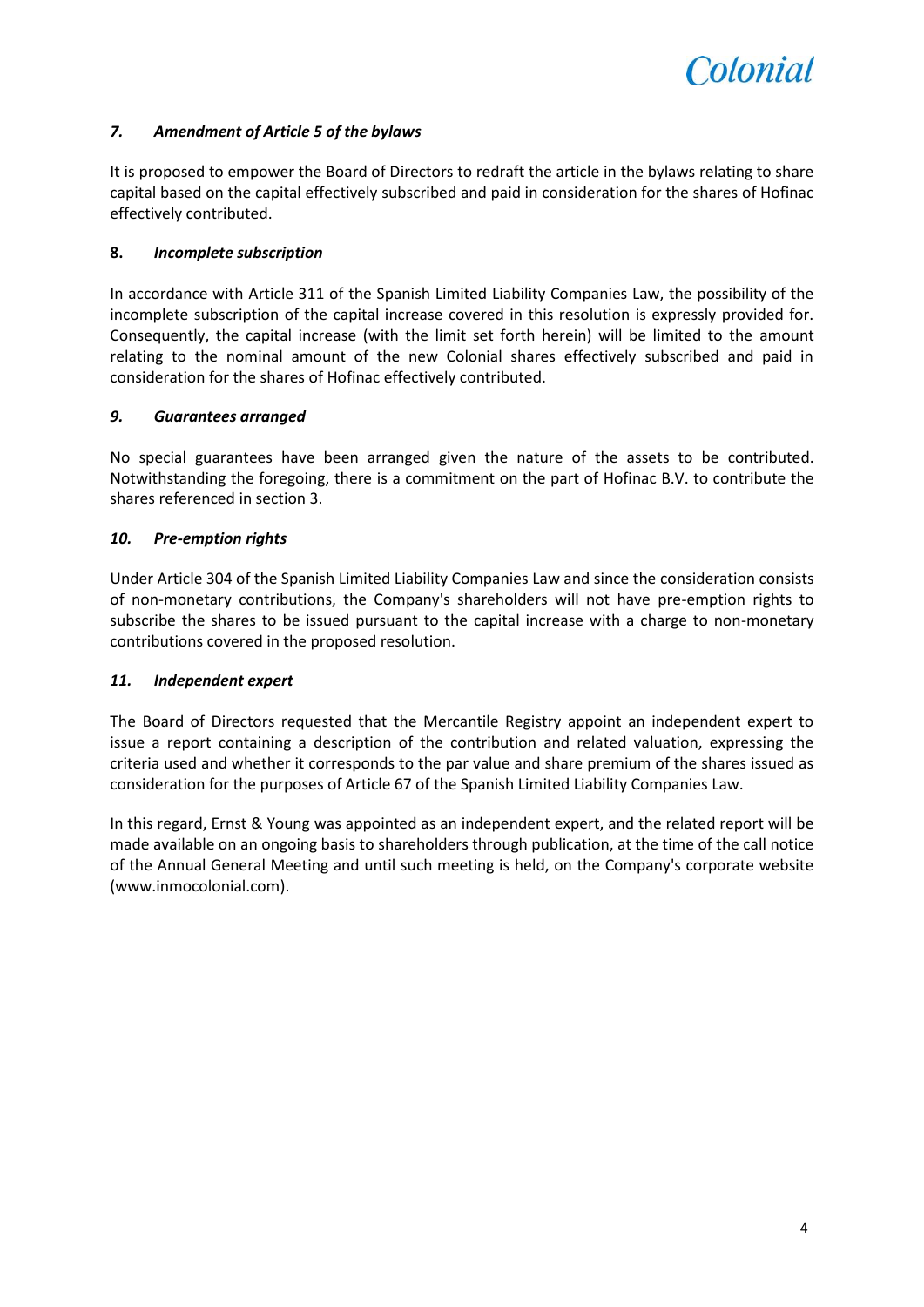

**PROPOSED RESOLUTION FOR THE NON-MONETARY CAPITAL INCREASE TO BE SUBMITTED FOR THE APPROVAL OF THE SHAREHOLDERS AT THE ANNUAL GENERAL MEETING OF INMOBILIARIA COLONIAL, S.A.**

**Capital increase with a charge to non-monetary contributions for a nominal amount of EUR 72,142,857.50 through the issue of 288,571,430 new ordinary shares of EUR 0.25 par value each, with a forecast of incomplete subscription, the consideration of which consists of all the shares of Hofinac Real Estate, S.L. held by Hofinac B.V. Delegation of powers.**

The shareholders at the Annual General Meeting of Inmobiliaria Colonial, S.A. (**"Colonial"** or **"the Company"**) resolve to increase capital with a charge to non-monetary contributions, on the terms and conditions established below, so as to issue the Colonial shares required to acquire, in consideration for the contributions, all the shares of Hofinac Real Estate, S.L. (**"Hofinac"**) held by Hofinac B.V.

For the purposes of this resolution, all words beginning with a capital letter that are not expressly defined herein will have the same meaning as established for the words in the report by the directors giving rise to this resolution.

#### **1. CAPITAL INCREASE**

It is resolved to increase Colonial's share capital by a nominal amount of EUR 72,142,857.50 through the issue of 288,571,430 new ordinary shares of EUR 0.25 par value each, of the same class and series as those currently outstanding. The consideration for the new shares to be issued consists of non-monetary contributions, in particular, of 24,943,470 shares of Hofinac, numbered sequentially from 1 to 24,943,470, inclusive, and free and clear of any liens and charges, representing all the share capital.

#### **2. DESCRIPTION OF THE NON-MONETARY CONTRIBUTION AND IDENTIFICATION OF THE CONTRIBUTING COMPANY**

The contribution consists of 24,943,470 shares of Hofinac, numbered sequentially from 1 to 24,943,470, inclusive, and free and clear of any liens and charges, representing all the share capital.

Hofinac is a Spanish company incorporated on 15 September 2000 under the name of Gic Real Estate España, S.L. before the Notary of Madrid Mr José Aristónico García Sánchez, under number 2703 of his protocol, with registered address at Torre Picasso, Plaza de Pablo Ruiz Picasso 1, registered at the Madrid Mercantile Registry in volume 15,813, folio 101, sheet number M–266.935 and bearing employer identification number B–82759242, which engages in the purchase and sale, ownership, lease and administration of all manner of properties and which owns the Properties referenced in the report by the directors giving rise to this resolution.

The purpose of the capital increase covered in this resolution is to issue new shares, in consideration for the contribution, that will be delivered exclusively to Hofinac B.V., a Dutch company with tax identification number N0038152E, registered address in Amsterdam (the Netherlands) at Herengracht 466 (1017 CA) and registered at the Amsterdam Mercantile Registry with number 60439157 (the "**Contributing Company**").

#### **3. NUMBER OF NEW SHARES TO BE ISSUED**

In consideration for the non-monetary contribution consisting of 24,943,470 shares of Hofinac, it is resolved to issue a total of 288,571,430 new shares of EUR 0.25 par value and with a share premium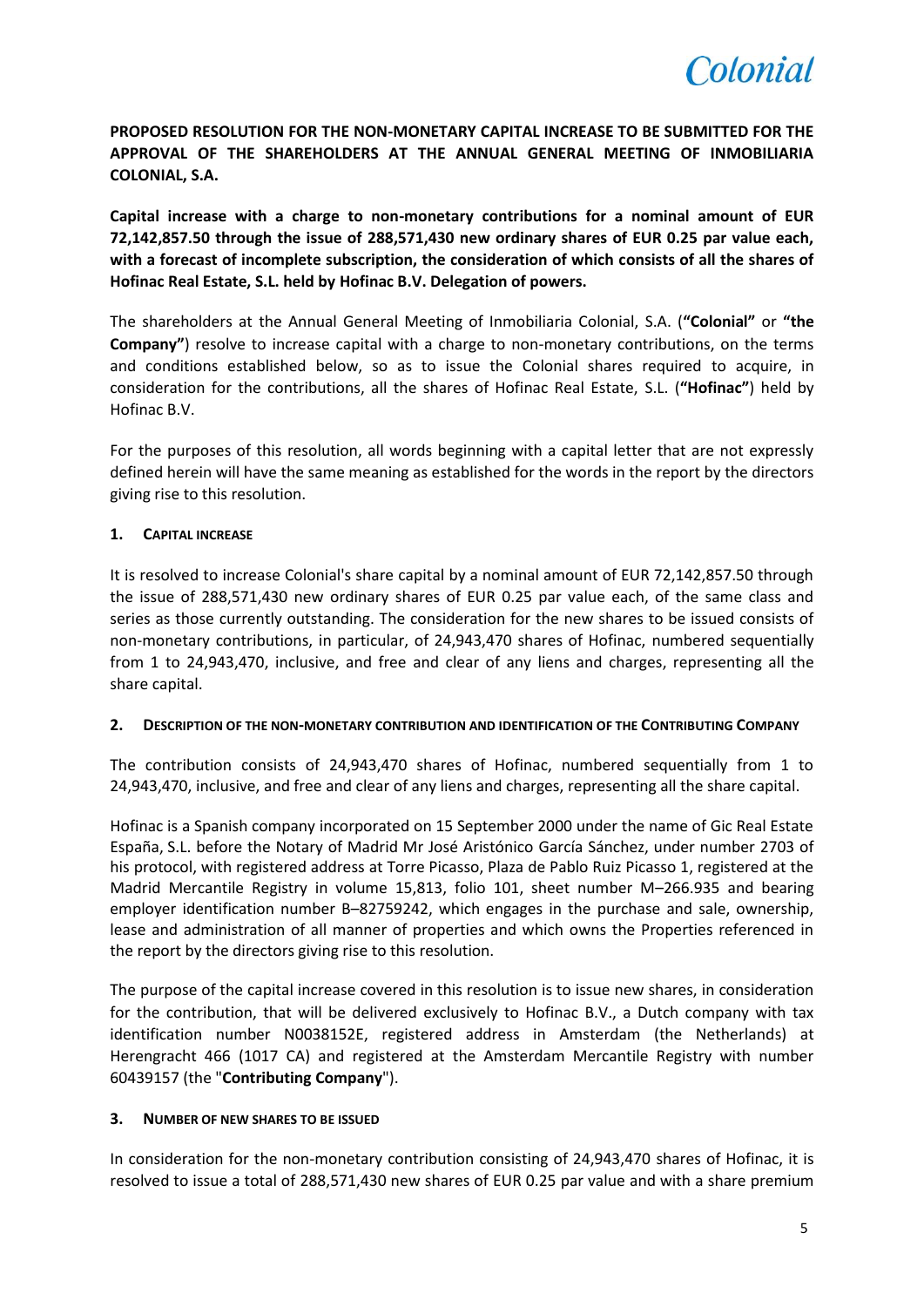

of EUR 0.45 each, of the same class and series as those currently outstanding, which will be subscribed and paid in full by the Contributing Company through the contribution of 24,943,470 shares of Hofinac, representing all the share capital, which it holds. Accordingly, the effective amount of the capital increase is EUR 202,000,001.00.

The exchange ratio is 11.569 Colonial shares of EUR 0.25 par value each for each share of Hofinac.

## **4. ISSUE PRICE**

The new Colonial shares will be issued at a unit par value of EUR 0.25 each, plus a share premium of EUR 0.45 per share. Accordingly, the issue price is set at EUR 0.70 per share.

## **5. SUBSCRIPTION AND PAYMENT**

The new Colonial shares will be subscribed by the Contributing Company and the par value and share premium of the shares will be fully paid on execution of the capital increase deed.

## **6. INCOMPLETE SUBSCRIPTION**

In accordance with Article 311 of *Legislative Royal Decree 1/2010, of 2 July, approving the Consolidated Spanish Limited Liability Companies Law* (**"Spanish Limited Liability Companies Law"**), the possibility of the incomplete subscription of the capital increase covered in this resolution is expressly provided for. Consequently, the capital increase (with the limit set forth herein) will be limited to the amount relating to the nominal amount of the new Colonial shares effectively subscribed and paid in consideration for the shares of Hofinac effectively contributed.

#### **7. INEXISTENCE OF PRE-EMPTION RIGHTS**

Under Article 304 of the Spanish Limited Liability Companies Law and since the consideration for the capital increase consists of non-monetary contributions, the Company's shareholders will not have pre-emption rights to subscribe the shares to be issued pursuant to the capital increase with a charge to non-monetary contributions covered in this resolution.

## **8. RIGHTS OF THE NEW SHARES**

The new shares will confer on their holders the same voting and dividend rights as the Company's currently outstanding shares from the date on which they are registered in their name in the related accounting records. In particular, as regards dividend rights, the new shares will entitle holders to receive interim or final dividends, the payment of which is agreed on as from such date.

#### **9. REPRESENTATION OF THE NEW SHARES**

The newly issued shares will be represented through book entries, of which the recording for accounting purposes will be assigned to Sociedad de Gestión de los Sistemas de Registro, Compensación y Liquidación de Valores, S.A. (**"Iberclear"**) and its investees.

#### **10. LISTING OF THE NEW SHARES**

It is resolved to request the admission to trading of the new Colonial shares on the Madrid and Barcelona Stock Exchanges and on any other Spanish or international market on which the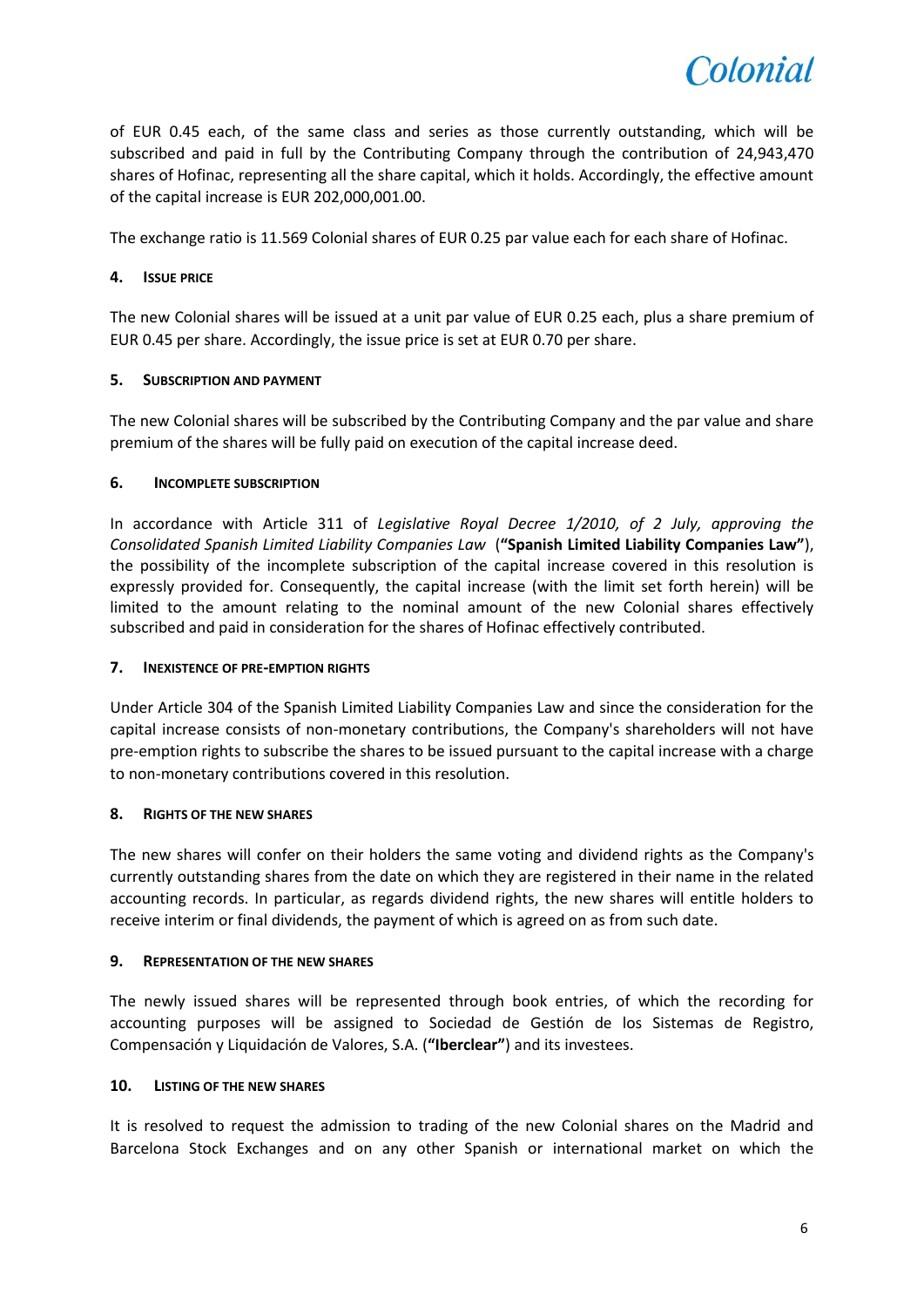Company's shares are listed at the time of execution of this resolution, and the inclusion thereof on the Spanish Stock Market Interconnection System.

It is expressly put on record that, should a request subsequently be made to delist the Company's shares, such delisting will take place in adoption of the legal formalities and meeting the requirements provided in current legislation.

#### **11. GUARANTEES OF THE NON-MONETARY CONTRIBUTIONS**

No special guarantees were arranged, given the nature of the assets contributed. Notwithstanding the foregoing, there is a commitment on the part of the Contributing Company to contribute the shares referenced in section 2.

#### **12. AMENDMENT OF ARTICLE 5 OF THE BYLAWS**

The Board of Directors is expressly empowered to redraft Article 5 of the Company's bylaws with regard to the shares that are subscribed and paid.

#### **13. DELEGATION OF POWERS**

Notwithstanding the specific delegations of powers contained in the foregoing sections (which should be understood to have been granted with express powers to replace the persons indicated herein), it is resolved to empower the Board of Directors, as permitted by law and with the express power to replace the Chairman, CEO and Secretary and Deputy Secretary of the Board, so that any of them, indistinctly and with a single signature, may execute this resolution within one year from the date of this Annual General Meeting. Should this period elapse without the resolution being executed, it shall become null and void and, in particular, the following may be performed, for information purposes and without limitation:

- Declare the share capital relating to the capital increase to be subscribed and paid, even in the event that, in accordance with Article 311 of the Spanish Limited Liability Companies Law, all the securities issued were not subscribed and an incomplete subscription took place, in which case the capital increase may be declared to have been completed at the amount of the subscriptions made; Adopt for such purpose all the agreements legally required to formalise the agreement or agreements to perform the capital increase and the related amendments to the final article of the bylaws relating to the Company's share capital;
- Expand and develop this resolution, setting the terms and conditions of the issue in all matters that are not provided for, including, without limitation, establishing the date on which the capital increase should become effective;
- **Prepare, subscribe and submit, as appropriate, before the Spanish National Securities Market** Commission ("**CNMV**") and/or any other supervisory authority as may be appropriate, in respect of the issue and admission to trading of the new shares issued under this resolution, (i) such prospectuses and supplementary materials as may be required, taking responsibility therefor; and (ii) such documents and information required pursuant to *Directive 2003/71/EC of the European Parliament and of the Council of 4 November 2003 on the prospectus to be published when securities are offered to the public or admitted to trading and amending Directive 2001/34/EC*, to *Legislative Royal Decree 4/2015, of 23 October, approving the Consolidated Spanish Securities Law*, to *Royal Decree 1310/2005, of 4 November, concerning the admission to listing (or trading) of securities in official secondary markets, initial and*